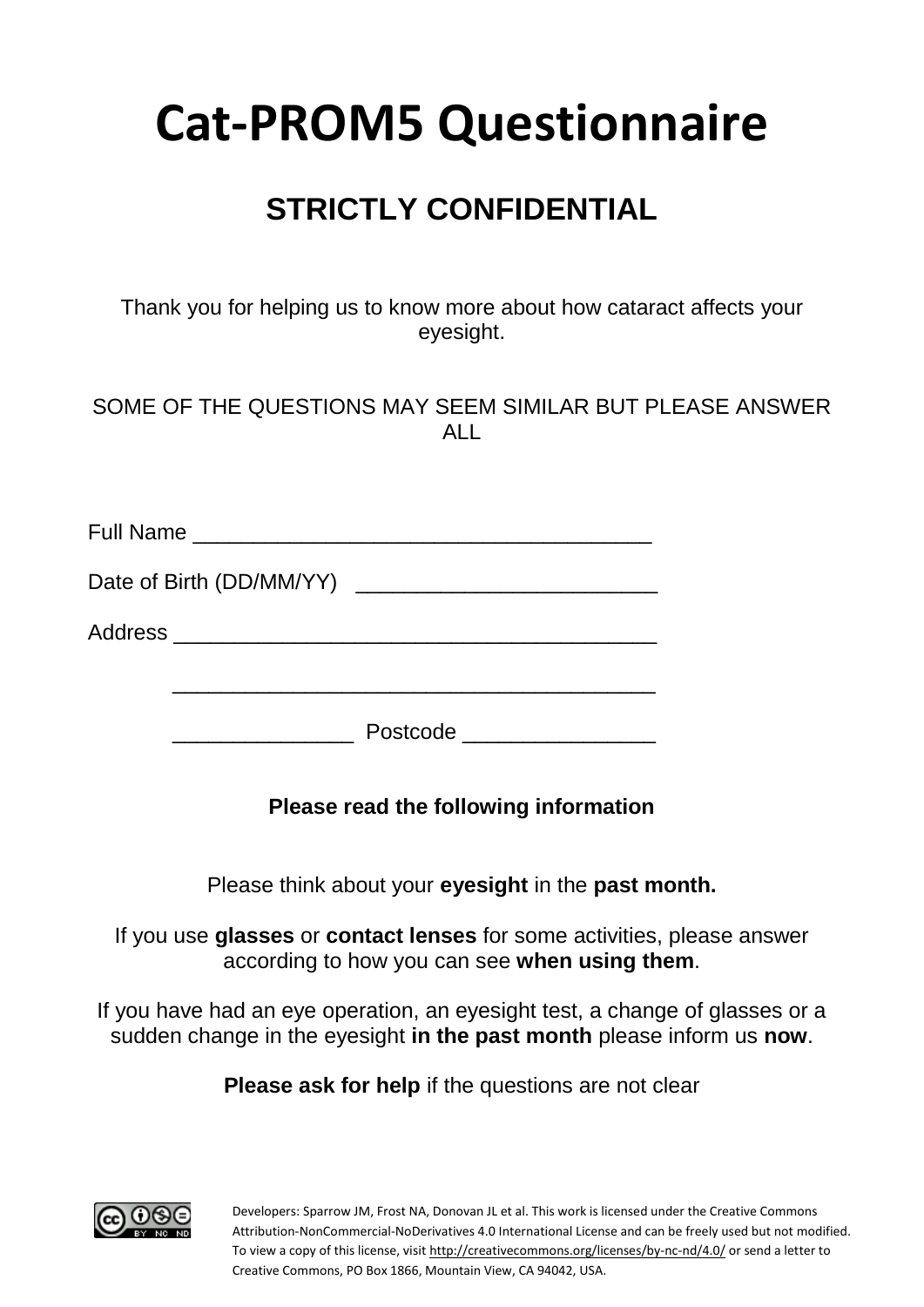If you use **glasses** or **contact lenses** for some activities, please answer according to how you can see **when using them**.

Please think about your **eyesight** in the **past month.**

| 1. In the past month, have you felt that your bad<br>eye is affecting or interfering with your vision<br>overall? |                |
|-------------------------------------------------------------------------------------------------------------------|----------------|
| No, never                                                                                                         | $\mathbf 0$    |
| Yes, some of the time                                                                                             |                |
| Yes, most of the time                                                                                             | $\overline{2}$ |
| Yes, all of the time                                                                                              | 3              |



Page **2** of **6**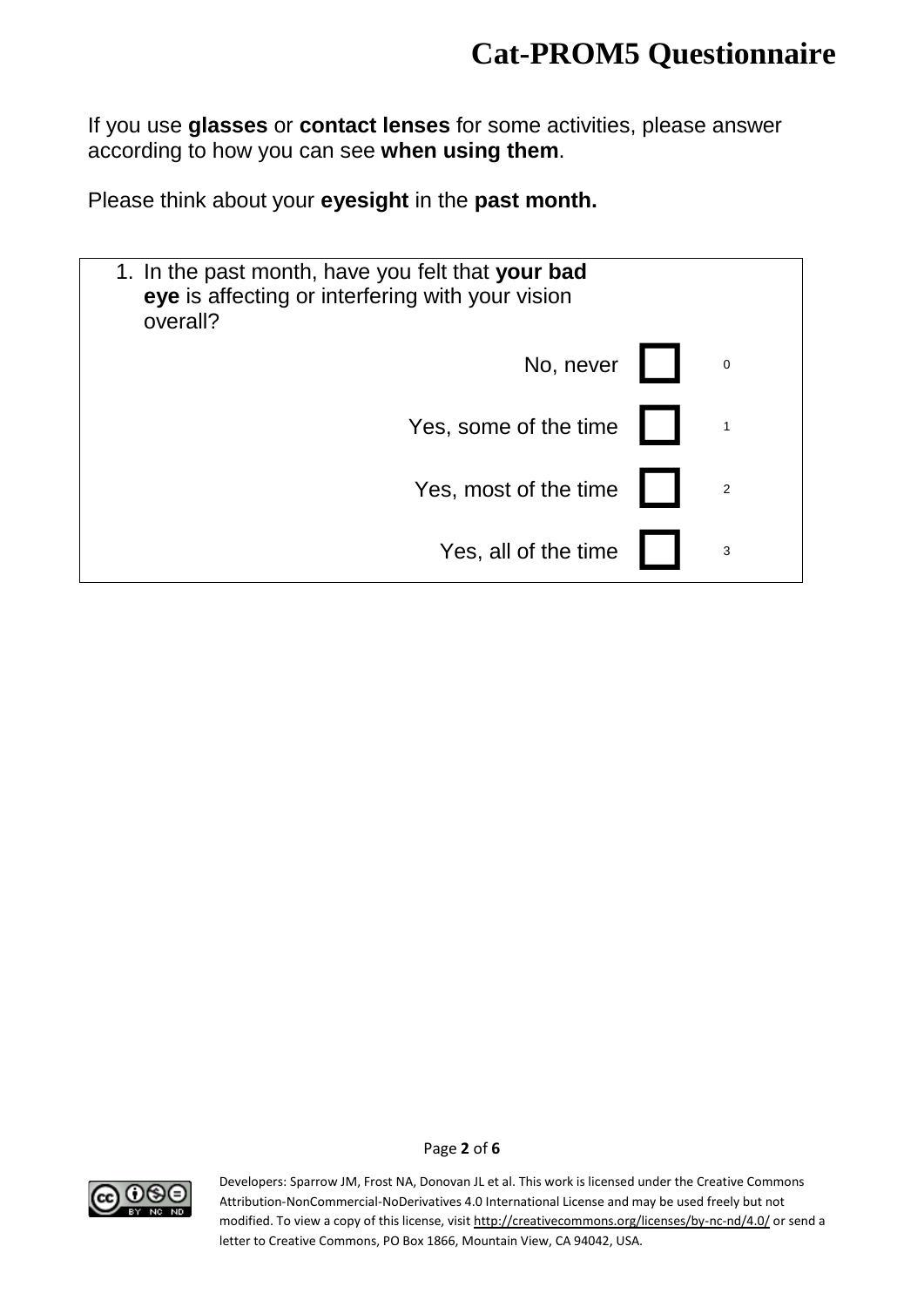The rest of the questions are about your eyesight **overall**, **using both eyes together.** If you use **glasses** or **contact lenses** for some activities, please answer according to how you can see **when using them**.

Think about how your **eyesight** has made you **feel** in the **past month**.

| 2. In the past month,                                               |                |
|---------------------------------------------------------------------|----------------|
| How much has your eyesight interfered with<br>your life in general? |                |
| Not at all                                                          | $\pmb{0}$      |
| Hardly at all                                                       | $\mathbf{1}$   |
| A little                                                            | $\sqrt{2}$     |
| A fair amount                                                       | $\mathbf{3}$   |
| A lot                                                               | $\overline{4}$ |
| An extremely large amount                                           | $\overline{5}$ |



Page **3** of **6**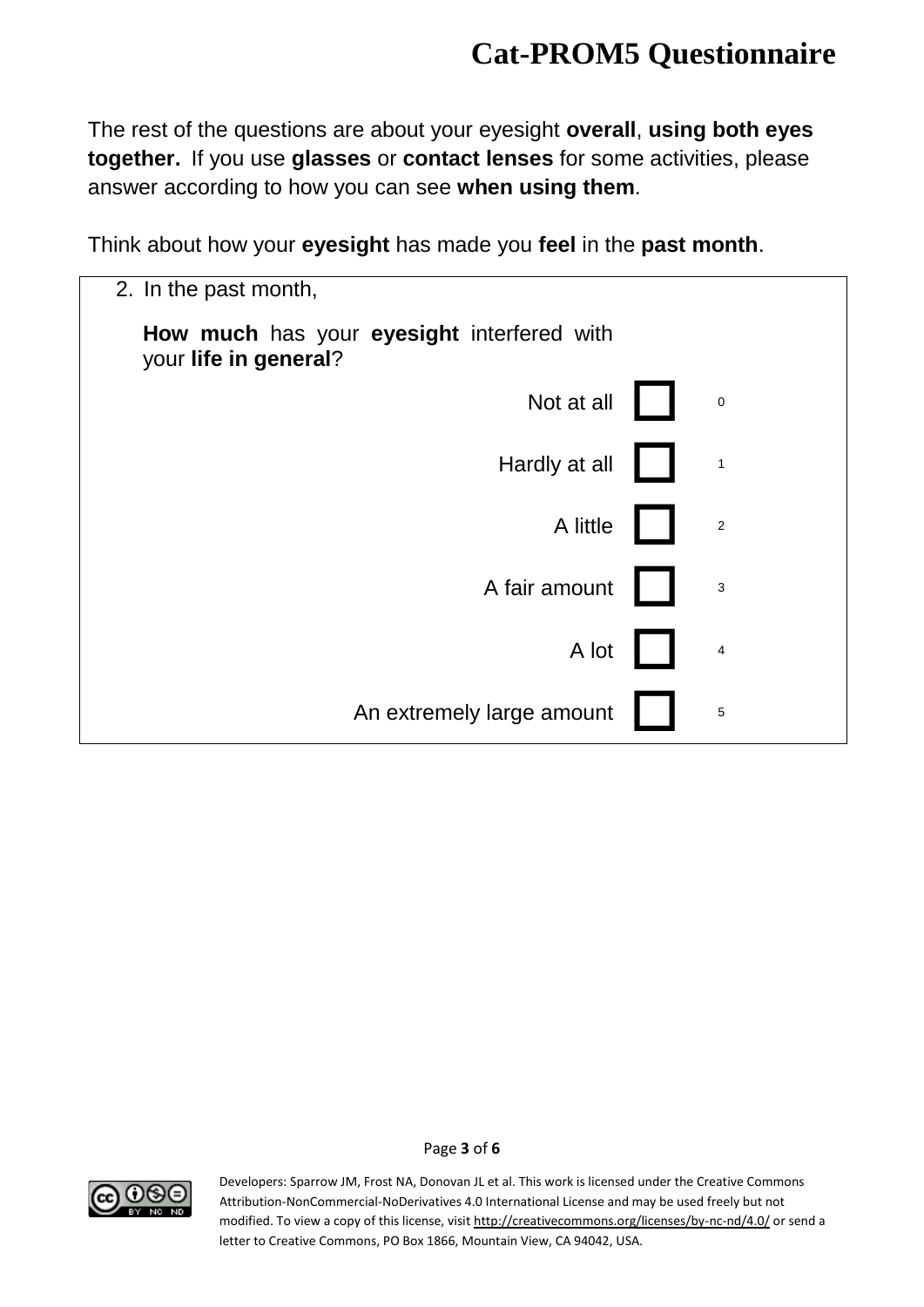If you use **glasses** or **contact lenses** for some activities, please answer according to how you can see **when using them**.

Please think about your **eyesight** in the **past month.**

| 3. How would you describe your vision overall in<br>the past month - with both eyes open, wearing<br>glasses or contact lenses if you usually do? |                |
|---------------------------------------------------------------------------------------------------------------------------------------------------|----------------|
| <b>Excellent</b>                                                                                                                                  | $\bf{0}$       |
| Very good                                                                                                                                         | $\,1\,$        |
| Quite good                                                                                                                                        | $\mathbf 2$    |
| Average                                                                                                                                           | 3              |
| Quite poor                                                                                                                                        | $\overline{4}$ |
| Very poor                                                                                                                                         | 5              |
| Appalling                                                                                                                                         | 6              |

| 4. In the past month, how often has your eyesight<br>prevented you from doing the things you would<br>like to do? |  |              |
|-------------------------------------------------------------------------------------------------------------------|--|--------------|
| <b>Never</b>                                                                                                      |  | $\pmb{0}$    |
| Some of the time                                                                                                  |  | $\mathbf{1}$ |
| Most of the time                                                                                                  |  | $\sqrt{2}$   |
| All of the time                                                                                                   |  | 3            |

#### Page **4** of **6**

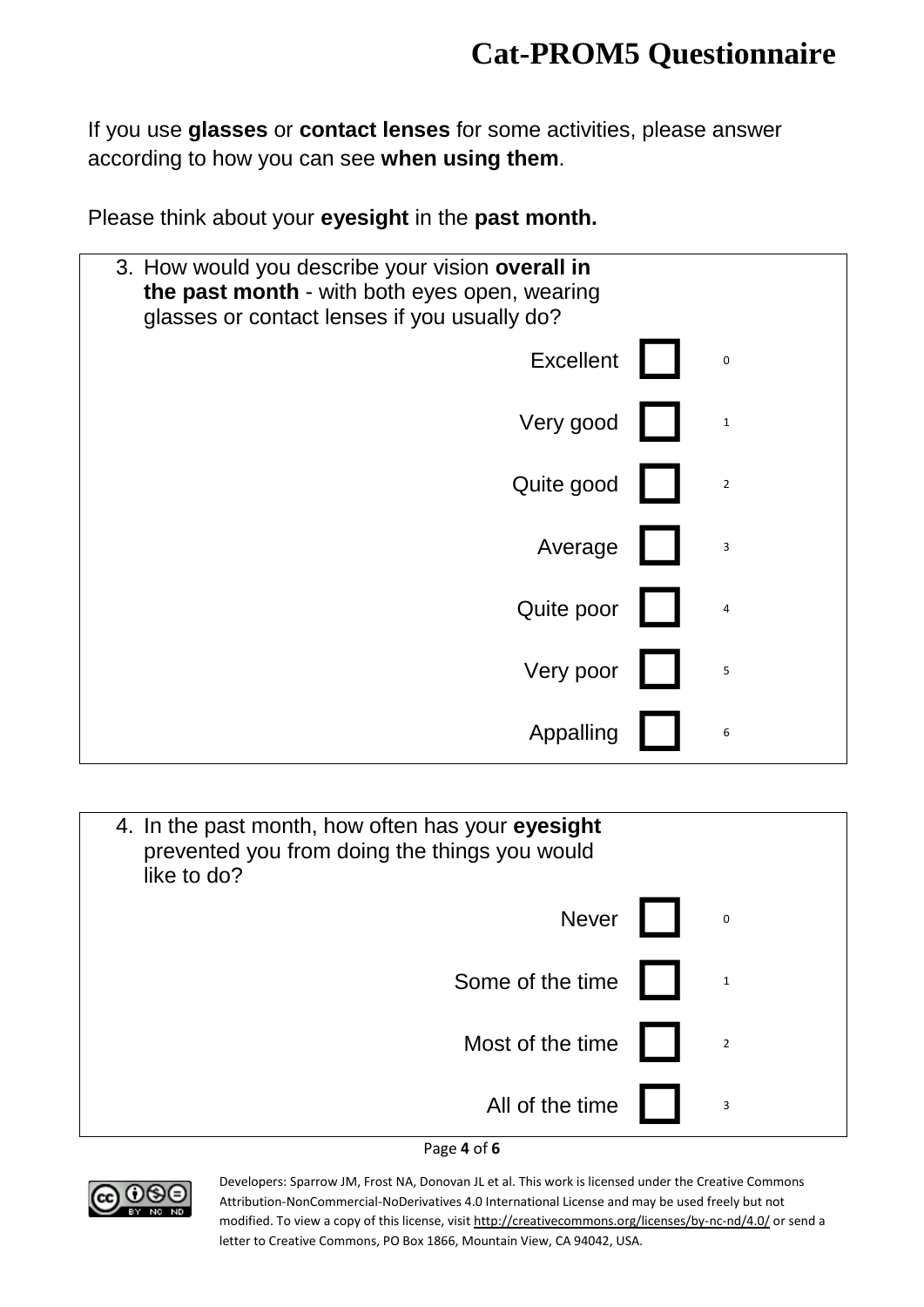If you use **glasses** or **contact lenses** for some activities, please answer according to how you can see **when using them**.

Please think about your **eyesight** in the **past month.**

| 5.<br>In the past month, have you had difficulty reading<br>normal print in books or newspapers because of<br>trouble with your eyesight? |                                               |  |                |
|-------------------------------------------------------------------------------------------------------------------------------------------|-----------------------------------------------|--|----------------|
|                                                                                                                                           | No difficulty                                 |  | $\mathbf 0$    |
|                                                                                                                                           | Yes, a little difficulty                      |  | $\mathbf{1}$   |
|                                                                                                                                           | Yes, some difficulty                          |  | $\overline{2}$ |
|                                                                                                                                           | Yes, a great deal of difficulty               |  | 3              |
|                                                                                                                                           | I cannot read any more because of my eyesight |  | 4              |
|                                                                                                                                           | I cannot read because of other reasons        |  | 8              |



Page **5** of **6**